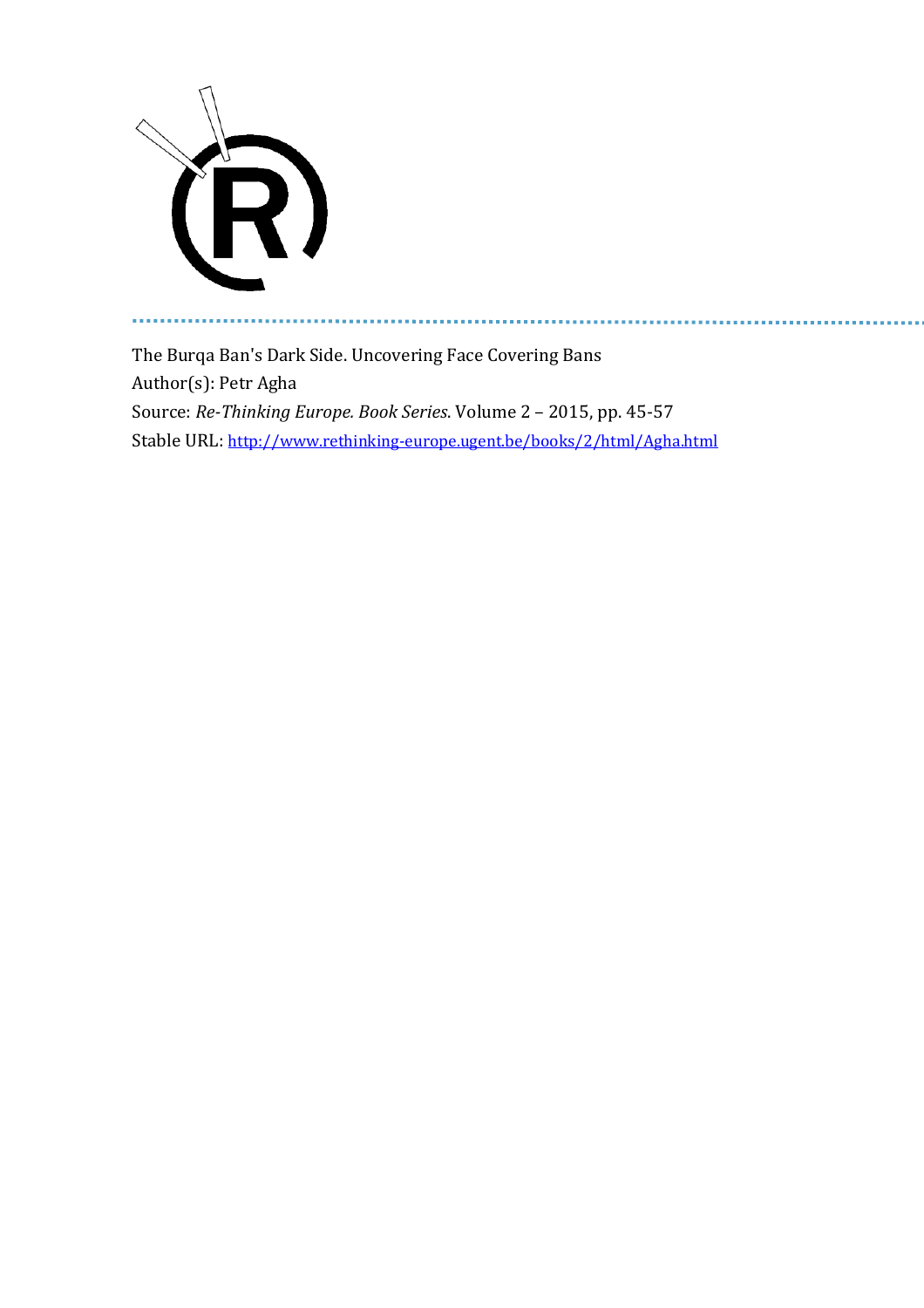# **The Burqa Ban's Dark Side. Uncovering Face Covering Bans**

Petr Agha

Academy of Sciences of the Czech Republic [petr.agha@centrum.cz](mailto:petr.agha@centrum.cz)

*At times in the evenings a face Looks at us out of the depths of a mirror Art should be like that mirror Which reveals to us our own face.*

Jorge Louis Borges

#### **Introduction**

The presence of the so-called Islamic headscarf in the European public sphere epitomizes probably one of the most interesting contemporary conflicts in the human rights universe. The appearance of visibly veiled women in public places in Europe has been greeted with hostility. In the European public space, we find different ways of accommodating the presence of the veil, they do vary amongst different member states and such differences to a large extent reflect their constitutional and political traditions. There is the laïcist solution in France banning (all) religious symbols, at the other end of this axis, we find Britain, which allows the presence of religious symbols in the public sphere without significant restrictions. The symbolic and political stakes of the legislation that has been passed on the account of the presence of the veil in the European public sphere are undoubtedly high. The presence of the veil and the responding laws adopted in many European states raise fundamental questions about European identity, the concept of secularism, gender as well as touching upon the legacy of colonialism. In a nutshell, it provides a space for critical reflections about the politics of ethnicity, gender and religion in Europe. It has gradually become an arena of strident debates and passionate clashes. Wearing the veil has predominantly been interpreted as an expression of anti-Western and anti-modern attitudes. The veil tends to be framed as a threat to public order and to the secular order of liberal democracies.

Unfortunately the discussion about the multitude of cultures in Europe, about the European project and its identity and the place of emerging cultures and (their) values is often reduced to simplistic debates such as "hijab: to ban or not to ban?" or "the construction of Minarets: to ban or not to ban?" The reductive tone of these debates, which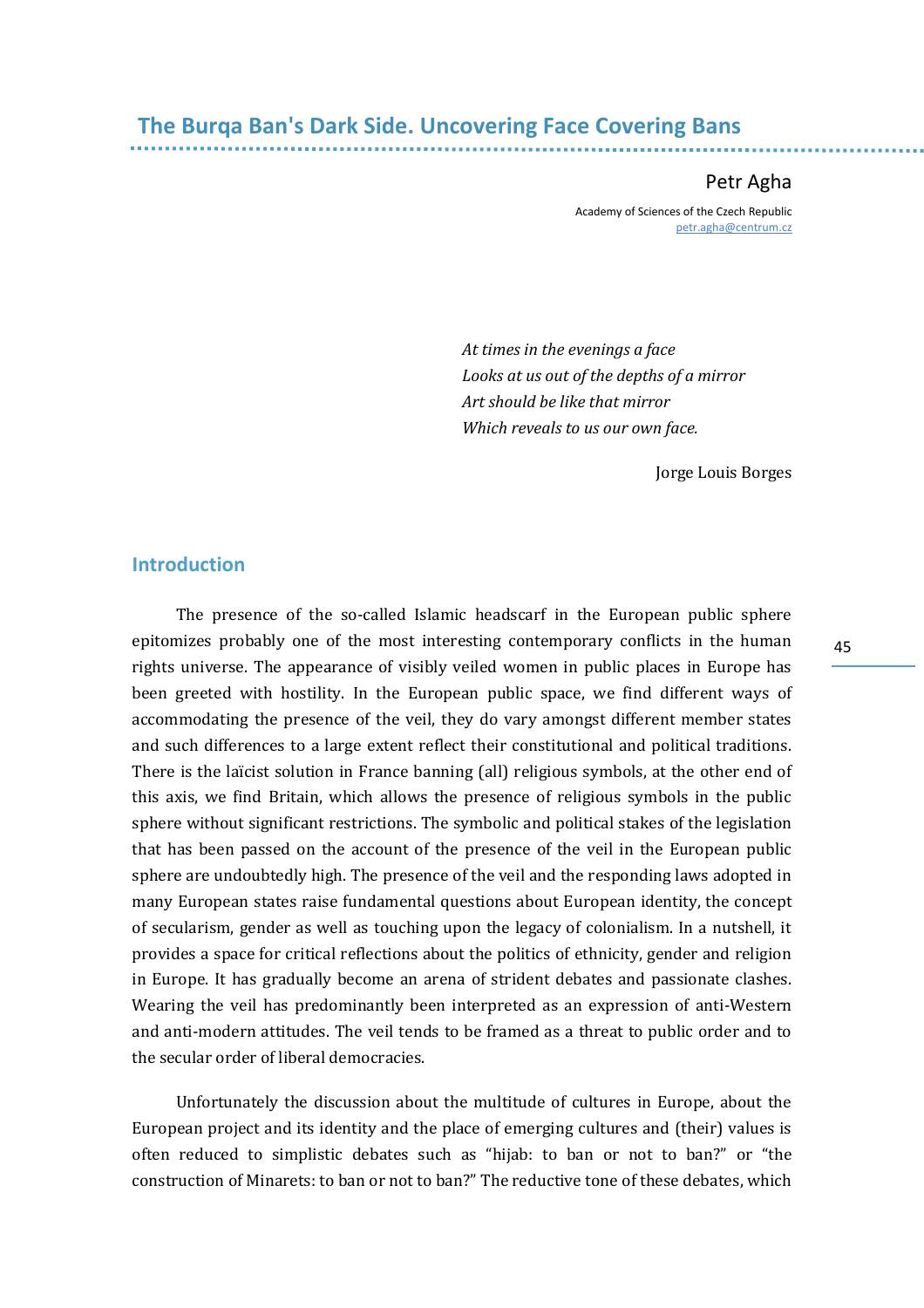run along simplified trajectories laid down by the still dominant liberal discourse signified by the popular assumption about the qualities of the liberal public sphere and the values which form it, is received as an affirmation of the dominance of the traditional norms and values which govern the use of public reason. In the following pages, I put forward, against this received paradigm, arguments showing that the ensuing liberal theory of minority rights, which goes hand in hand with the afore-mentioned understanding of the public sphere, in fact not only reduces the issues that emerge with the presence of the "other", as represented i.e. by the veil, but that it, hand in hand with the liberal rights discourse, tends to remove certain considerations from the debates we lead in Europe, a tendency, most visibly represented by disputes over religious symbolism. What the language and structure of universal human rights (i.e. represented by the European Convention on Human Rights), through which these issues are problematized, achieves is to put aside the "*unspoken, implicit borders and the stigmatizing exclusionary power structure of the secular public sphere*."<sup>1</sup> What are the questions that should be posed and what the social costs and shortcomings at stake are here, is the main focus of this paper.

## **Boundaries and Bodies**

The way in which the on-going discourses which touch upon the issue of the veil, have evolved, reflects the quite recent pronouncements by governmental leaders in Germany, Britain, and France, which state that the adopted policies of multiculturalism have "failed", in the famous words of Angela Merkel "*This [multicultural] approach has failed, utterly failed*." With the recent developments we can detect a market shift, in the public, political and judicial discourse in the perception of the veil, which has gone from a religious symbol to a political metaphor *par excellence* for the refusal of the newly emerging minorities to embrace European values as well as their determination to assert the visible presence of Islam in Europe. The dynamic that we witness almost everyday in the mass media fit quite well with what Claude Levi-Strauss describes as "hot moments". These moments do not automatically emerge as objective realities, but instead "*result from the individuals and groups whose discourses assign meanings and social significance to events regarded as benchmark moments or historically notable occasions*".<sup>2</sup> In other words they illustrate significant instants in the narration through which different groups in the social order, be it the nation as a whole or different dominant cultural, political or religious groups, re-invent and assert their own positions. This effort is propelled by the inherent propensity of such domineering groups, operating at different levels of the social strata

<sup>1</sup> GÖLE, N., "Islam in Public: New Visibilities and New Imaginaries," *Public Culture* 14 (2002), pp. 173-190.

<sup>2</sup> LEVI-STRAUSS, C., *The Savage Mind*, Chicago: University of Chicago Press, 1966, p. 259.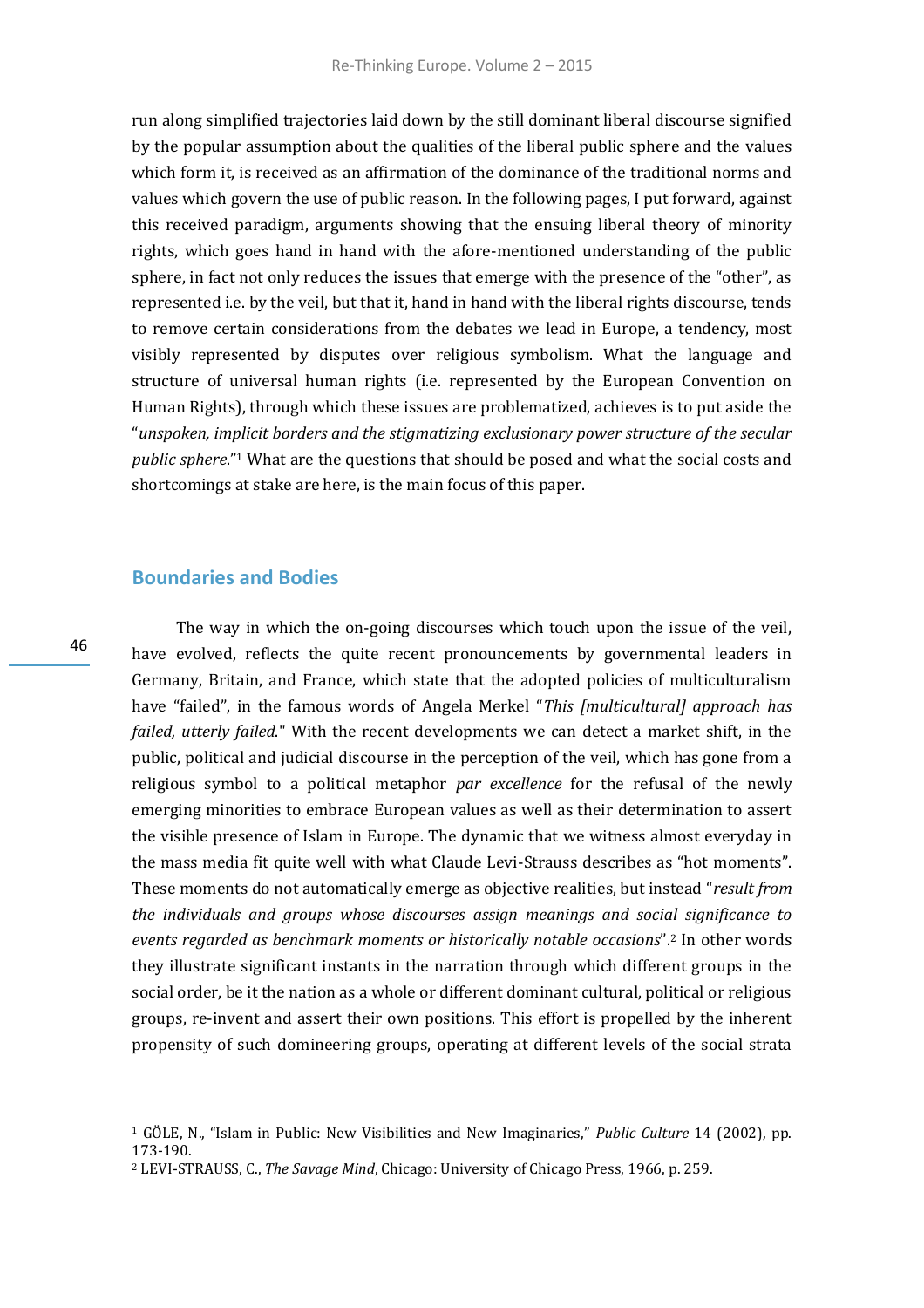and across the social order in place, to re-appropriate the dominant ideological conceptualization of the public sphere. In this way, the collective body as well as every individual subject part-taking in the process of observing the presented "moments", contribute significantly to the formation and representation of the meaning ascribed to the hijab and its position *vis-à-vis* the imagined European community.

Anthony Giddens writes about a people's identity as "a narrative about themselves". Identity is a story one tells to one-self and as well as to others. Notice the double bind Giddens is presenting us with. Narratives not only serve to create an image, that is an idea about the storyteller in the eyes of the spectator, but also help the storyteller to assume her own identity as well. That story is partly objective and real, partly imagined and subjective. Identity is indeed a narrative, but in order to be credible to others, it often refers to content, which reflects the existing and available particles we find in the public discourse. Therefore, regardless of whether it reflects truth or expresses it, identities as constructs refer to the array of underlying structure available in the fabric of the society and as such clearly indicate the purpose to establish a pattern, a structure, which is accepted by those who they share the public sphere with. Just as personal identities both reveal and conceal the depths of human subjectivity and serve as a way to connect to the existing grid of the larger framework of available identities (heterosexual, European, queer etc.) that make up the polis, so do these identities we turn towards, reveal and conceal our intentions, needs and histories. And if narratives both reside within individuals and emerge at the same time from their subjectivity in larger framework of the polis, they too exert their dominance across many aspects of our lives, by imposing external boundaries, particularly by re-inscribing our singular actions into larger narratives and signifiers.

Another aspect of the role and function of identity to be mentioned before we can move on is the *performative* aspects of identity. <sup>3</sup> The public sphere represent a primary forum, where identities are formed as well as dispersed, through performances of subjectivities and their visual displays as well as through validation and authorization by the audience. But, Muslims emerging in the European public sphere perform new forms of subjectivity with reference to different collective memory and identity; immigrants are culturally distinct from traditional European cultures, values and perceptions.<sup>4</sup> Discursively constructed boundaries retain significance which goes beyond the traditional confines of nation states and in a sense go much deeper, connecting to the very fabric of European identity. What becomes more crucial than policing boundaries of states or even communities and their rights, is the struggle for what we could call "discursive power", the

<sup>3</sup> BUTLER, J., *Bodies that Matter: On the Discursive Limits of "Sex",* Routledge, 1993, p. 12.

<sup>&</sup>lt;sup>4</sup> SAINT BLANCHAT, Ch., "Islam in Diaspora: Between Reterritorialization and Extraterritoriality", *International Journal of Urban and Regional Research*, Vol. 26, No. 1 (2002), p. 138‑151.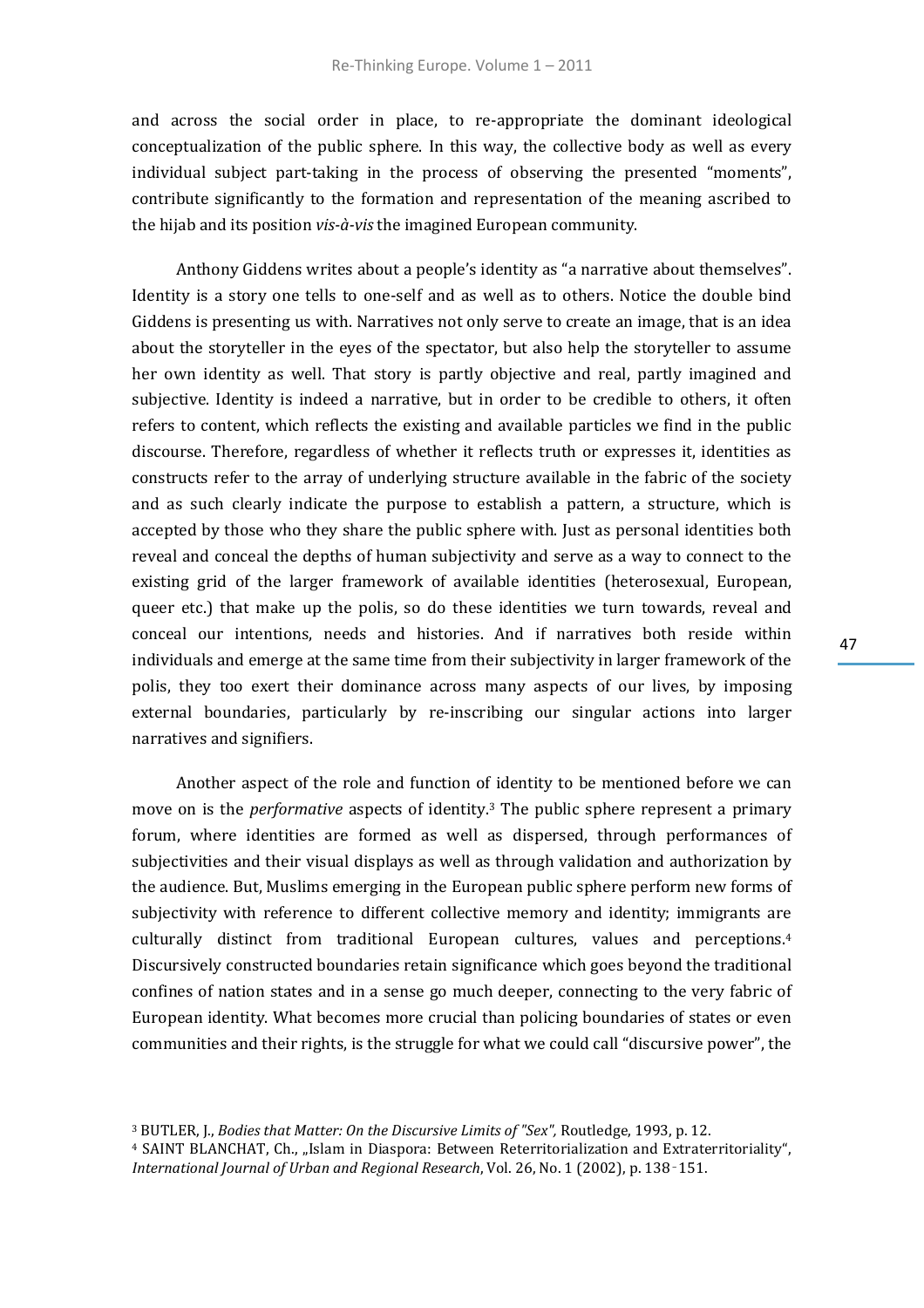power to decide, who defines the meaning and extent of rights of a given 'community', how is such a community constructed, which narratives become foundational and why certain other narratives are left out. The power relations that are inscribed in the relationship between audience and narrator create not only the content of particular identities but also their position in the wider scale of liberal society. Boundaries of this kind make, of course, some things visible and other invisible. Rancière explains, "*Politics revolves around what is seen and what can be said about it, around who has the ability to see and the talent to speak, around the properties of spaces and the possibilities of time*."<sup>5</sup> This brings us back to the question of authority and to the question of who has the authority to interpret meanings. In this sense, the public spaces themselves become constitutive features of the manner in which identities are defined, both the (successful or unsuccessful) reproduction of social values or norms and the emergence of new ways of seeing and thinking through patterns of identity formation.<sup>6</sup> On this reading, politics is first of all the configuration of a given space as political and polemical, which has the capacity to frame a specific sphere of experience as well as the positioning of identities, stories and modes of argumentation as "common" as well as of the subjects who are recognized as having the capacity to discuss them.<sup>7</sup>

Western Orientalist discourse, in times of colonization, rendered Muslim women, who were veiled, as exotic and installed the veiled faces as a centre of exoticism. In *Orientalism*<sup>8</sup> Said shows both i) how Orientalism as an institutionalized discourse was created to provide knowledge about the Orient and the Oriental in order to have power over this 'Other' and ii) how the knowledge of the Other was created out of an ideological construction combining fear towards the 'Other' with an imperialistic outlook of the Oriental domain. The veil thus became a space within which the Western Orientalist narratives could be played out and through which the meaning of the veil as well as the emerging (other) identities could be looked at, seen and its meaning could be occupied with supposedly universal validity.<sup>9</sup>

The conceptualization of the so called *l'affaire du foulard* has, over the years, passed through an evolution of arguments, ranging from the questions of the separation of the church from the state to the respect and equality for women. It was only later, given the recent geo-political development in the world that the *la question du foulard islamique* has been interpolated as a 'negative identity'; Muslim women´s bodies and their attire now bear the brunt of a more generalised anxiety about fundamentalism, somehow, in the popular imaginary, the veils and terrorist acts have become inseparable from one another

<sup>5</sup> RANCIÈRE, J. *Politics of Aesthetics*: New York: Continuum, 2006, p. 8.

<sup>6</sup> Ibidem, p. 12 -20.

<sup>7</sup> RANCIÈRE, J. *On the Shores of Politics*, London/New York: Verso, 2007, p. 54.

<sup>8</sup> SAID, E., *Orientalism*. New York: Pantheon, 1978.

<sup>9</sup> VIVIAN, B., "The veil and the visible", *Western Journal of Communications* 63 (2): 115- 139. p. 122.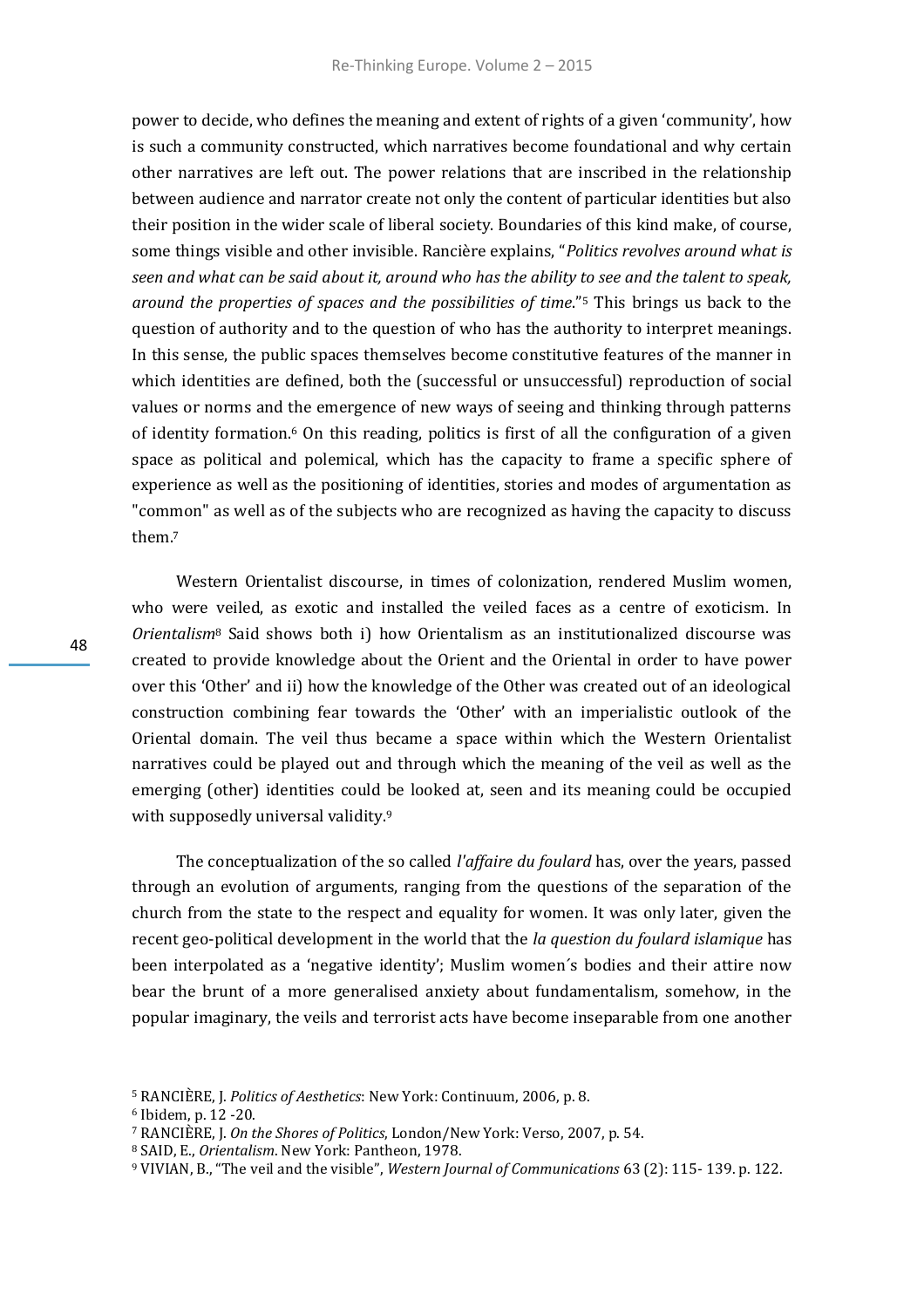- the laws forbidding the niqab and burka in public places, are a culmination of the gradual hardening of public and political attitudes towards veil dressing in general. An examination of the veil bans serves to map the terrain of European politics, and the veil a site of bio-political control in the construction of public space, formulated as a wish to preserve the existing dominant narratives in place.

## **The Conditions of Human Rights Law**

If societies communicate their meanings through the formation of social imaginings, than these are also shaped in relation to other significant modes of communication. Such interactions take place within a more generalized and collective history, in which particular memories are privileged and preserved, while others are cast away and forgotten. Those, which gain wide acceptance, become widely available for the meaning making of the present discourse. As Lewis says: "*this 'pre-existing library of meanings' that are held within culture might equally be understood as the invisible 'boundary' which shapes, and is shaped by, the individual and collective consciousness of a given social group*." Lewis also uses Bourdieu and how he highlighted the ability of the dominant social groups to read their values and meanings into the particular practices of the wider public sphere.<sup>10</sup> Thus identities which are the product of collective imagination, never come to be as neutral entities, they are always laden with meaning and reinforce the distinctions that are implied in the process of producing meaning, images and signs and as such take over the imaginative faculties of the polis. Meaning thus created and their audience, are engaged in complex processes of social and political exchange, at the end of which, one meaning which is representative of a certain narrative, emerges as one which becomes privileged over others. Public sphere and its inventions as well identities we found there, different communities and their foundational values, they all result from the interrelations with and between others – other identities, other communities and other values – and as such the identities and elements we find floating in the public space are co-constitutive of the wider framework as well as the dominant meanings.<sup>11</sup>

This note can perhaps capture some of the importance of the 'visual claim' made by the presence of Islamic artefacts in the public space, sometimes called Islamization, which represents temporary conjunctions of the previously unrelated elements.<sup>12</sup> Bourdieu notes and this is an important point to be made here, that different groups have greater and lesser access to the properties of construction and dissemination of such images, a point to which we return later in the text. Therefore, that which is habitually called,

<sup>10</sup> LEWIS, J., *Cultural Studies. The Basics,* Los Angeles/London: Sage, 2008, p. 5.

<sup>11</sup> MASSEY, D. *For Space*, London: Sage (2005), pp. 9-10.

<sup>12</sup> Ibid, p. 141.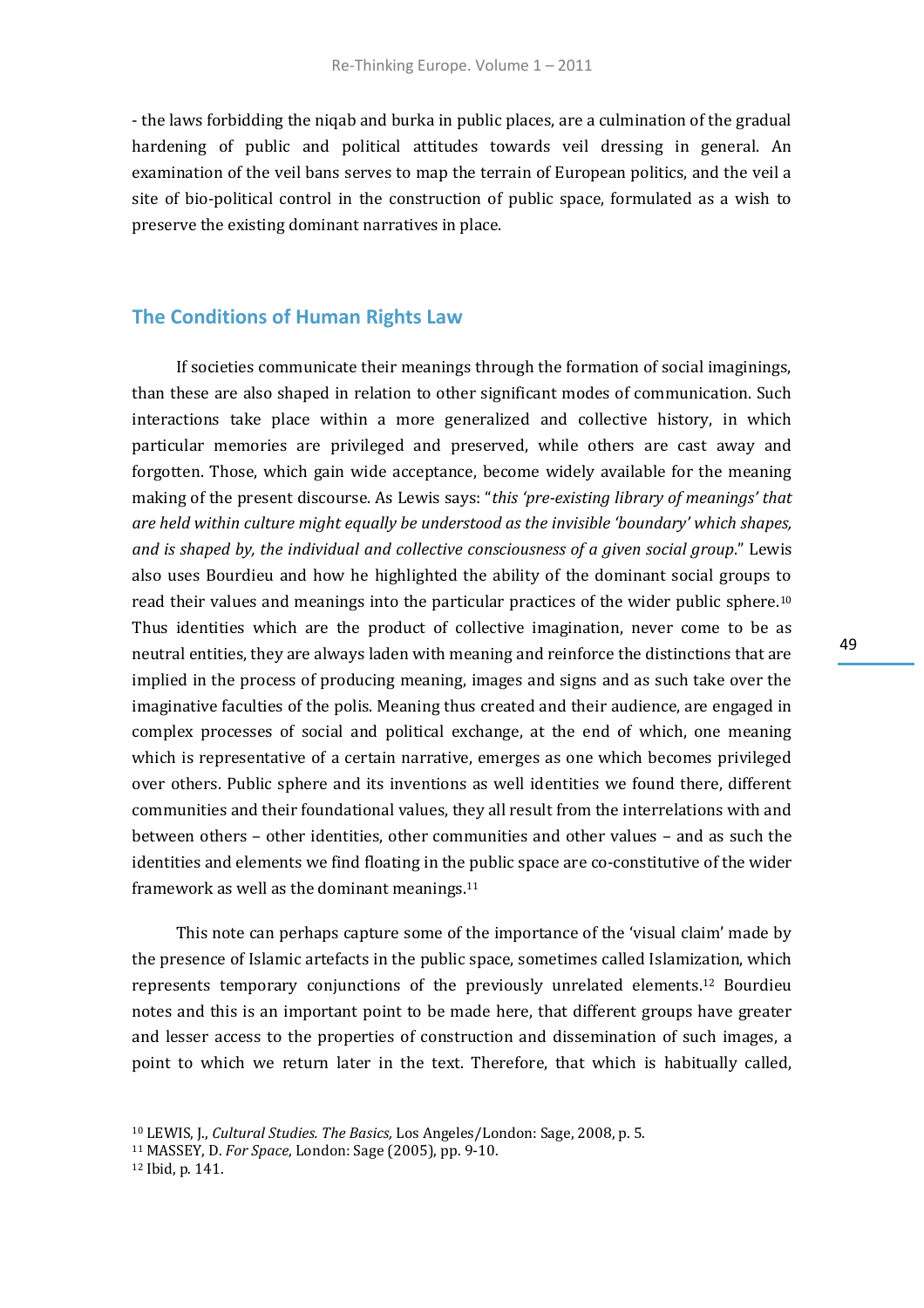"Islamization" of European public sphere is perhaps better described as a process of '(re-)inscription' of 'old' space with 'new' (Islamic) meanings<sup>13</sup> While it is certainly the case that not all veil wearers have political intentions, they do, by their very presence in the public space, challenge the normative "regime of visibility," as Rancière puts it. The veil is not necessarily a visible object; rather, it is rendered visible through a particular one way of seeing.<sup>14</sup>

The citizens of the polis create and define their polis through deliberative debate and creative performance in the present, but the city invariably testifies to the presence of the past by its contemporary form. The manner in which and how these traces of other times and different spaces become relevant, depends mostly on how the spaces of debate get constructed and what constitutes them. The foundational myths of (political) communities are forged from common stories, memories and grounds on which the polis can build their self-perception and self-description as well as the classification of the newly emerging narratives and identities. Those meanings cannot be observed directly as they are located in people's heads and get actively created in the social interactions and relationships which are formed and expressed by various forms of (symbolic) modes of expression.

Various interpretations are available for framing the matter as cultural, religious, racial and/or gendered. One of the most natural methods and languages for addressing *l'affaire du foulard* is the language of European Convention on Human Rights ("ECHR" or "Convention"), more specifically its article 9. As a space for both the production of meaning and social interaction, human rights form an important terrain in which various modes of agency, identity, and values are subject to negotiation and struggle, and open for creating new democratic transformations. The language of human rights through which contemporary cultural diversity is often described, has, however, become increasingly problematic as a dominant tool in addressing these issues, particularly because migrant minorities tend to be variously incorporated, licensed, excluded, or assimilated within the existing symbolic boundaries of the polis, using the very same language which is said to be the major tool of recognition. Therefore, we need to search for vocabulary capable of capturing the changing cartography of the multicultural polis.

However, translating social issues into legal claims has an own dynamics. Translating social issues into legal cases may modify them in more or less profound way. Law can only process a social issue it is presented with if it is translated on law's own terms and conditions - that is in legal terms and with reference to the dominant narratives effective within the legal discourse. The law typically never contests the givens of the

<sup>13</sup> MCLOUGHLIN, S. "Mosques and the public space: conflict and cooperation in Bradford", *Journal of Ethnic and Migration Studies*, 31(6): 1045-1066: p. 1045. <sup>14</sup> VIVIAN, B., *The veil and the visible*, p. 130.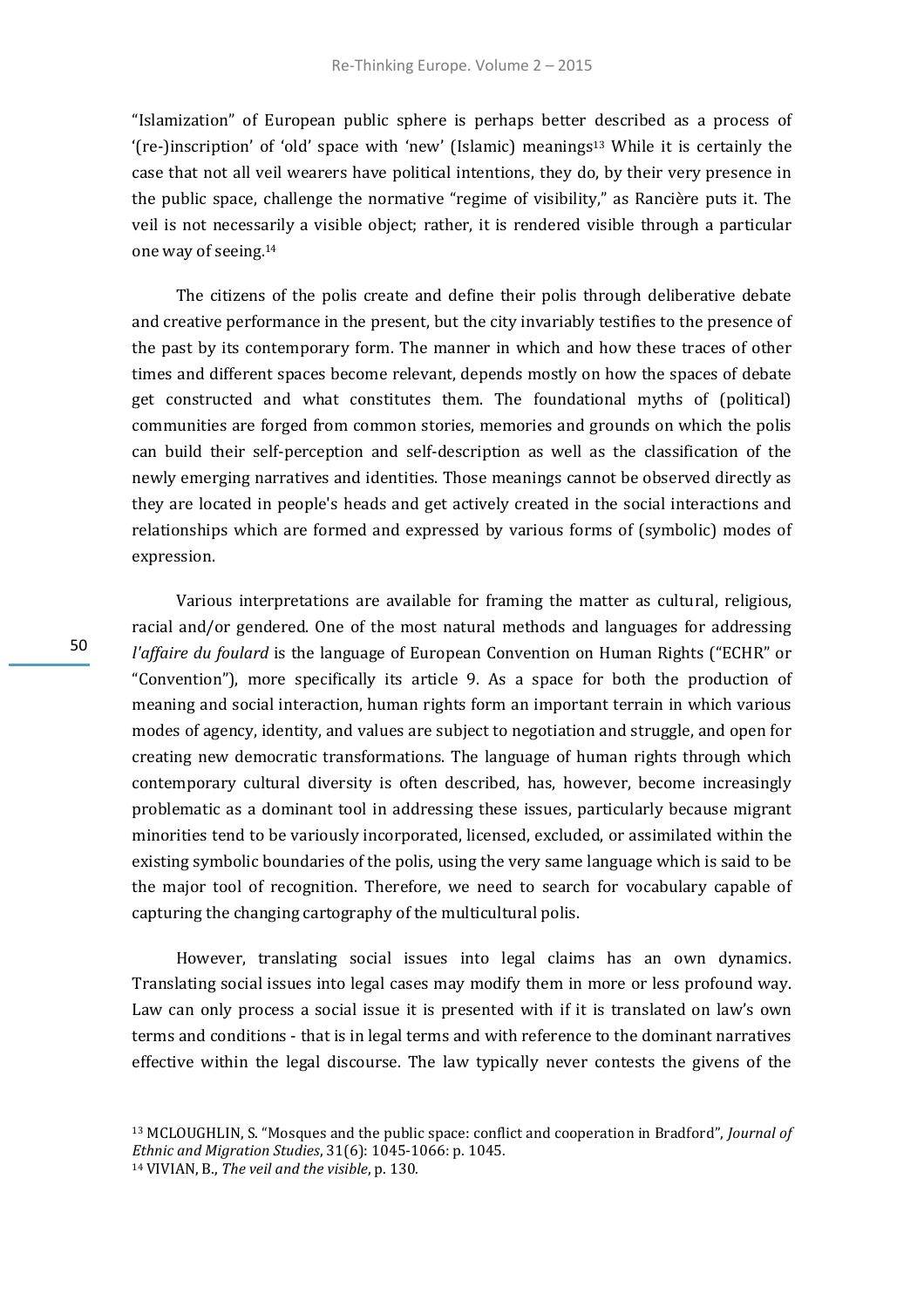situation, or what Rancière calls the "partition of the sensible". What the law can provide is mostly a debate on how certain rights should be implemented.

Interpretation of the law is powered by its interaction with the existing system of beliefs and underlying scheme of intelligibility.<sup>15</sup> There are diverse means through which individuals and groups can engage actively in the contestation and remaking of the dominant order of the polis. In that way, the presence of different narratives contests the routine models of government in place and as such disturb the existing distribution of the weight, which is assigned to different narratives found in the public sphere. Rancière calls that particular distribution the 'police'. The police provides an institutionalization and distribution of systems of language, systems of behaviour, and systems of hierarchy as constantly self-legitimating entities. The police order is more than the uniformed officers of the state: it includes everything from the media and social mores, to theological values and cultural practices. Indeed, the "*essence of the police … is not repression but rather a certain distribution of the sensible…*" <sup>16</sup> What is important here is that the police order is dependent upon the pre-defined and pre-existent forms.<sup>17</sup> The police order is based on stability, which effectively restricts our perception to legitimated ways of thinking, ways of speaking, ways of seeing, and ways of being. Every society is constructed upon a "*system of self-evident facts of sense perception that simultaneously discloses the existence of something in common and the delimitations that define the respective parts and positions within it*" 18.

#### **Narrated bodies and veiling**

The veil is an instant problematization of the body, because it presents the (covered) body to the world as a predicament. The hijab does not tuck the woman away completely and absolutely – it displays her body, while at the same time keeping her under wraps, covered. This traumatizes the viewer with its unapproachability, in which the experience of interaction is marked by the absence of a (present) face, for the face has been historically considered the repository of identity and selfhood. The face does not simply stand for the assortment of features that organize our faces (and more importantly lend them their unique difference) but is rather a signifying space, which acts as an anchorage for the intersubjective relations it enters into.<sup>19</sup> A nun's habit does not arouse the same

<sup>15</sup> DAVIDSON, D., *Belief and the Basis of Meaning, in Inquiries into Truth and Interpretation*. Oxford: Clarendon Press, 1984, pp. 141-54, pp. 183-98, pp. 245-64.

<sup>16</sup> RANCIÈRE, J., *The Politics of Aesthetics*, p. 89.

<sup>17</sup> "*There are those who play the game of forms (the vindication of rights, the battle for representation, etc.) and those who direct the actions designed to eradicate this play of forms*." RANCIÈRE, J., *Disagreement: Politics and Philosophy*, Minneapolis: University of Minnesota Press (1999), p. 87. <sup>18</sup> RANCIÈRE, J., *The Politics of Aesthetics*, p 12.

<sup>19</sup> ŽIŽEK, S., *The Plague of Fantasies*, London: Verso (2008), pp. 86 -127.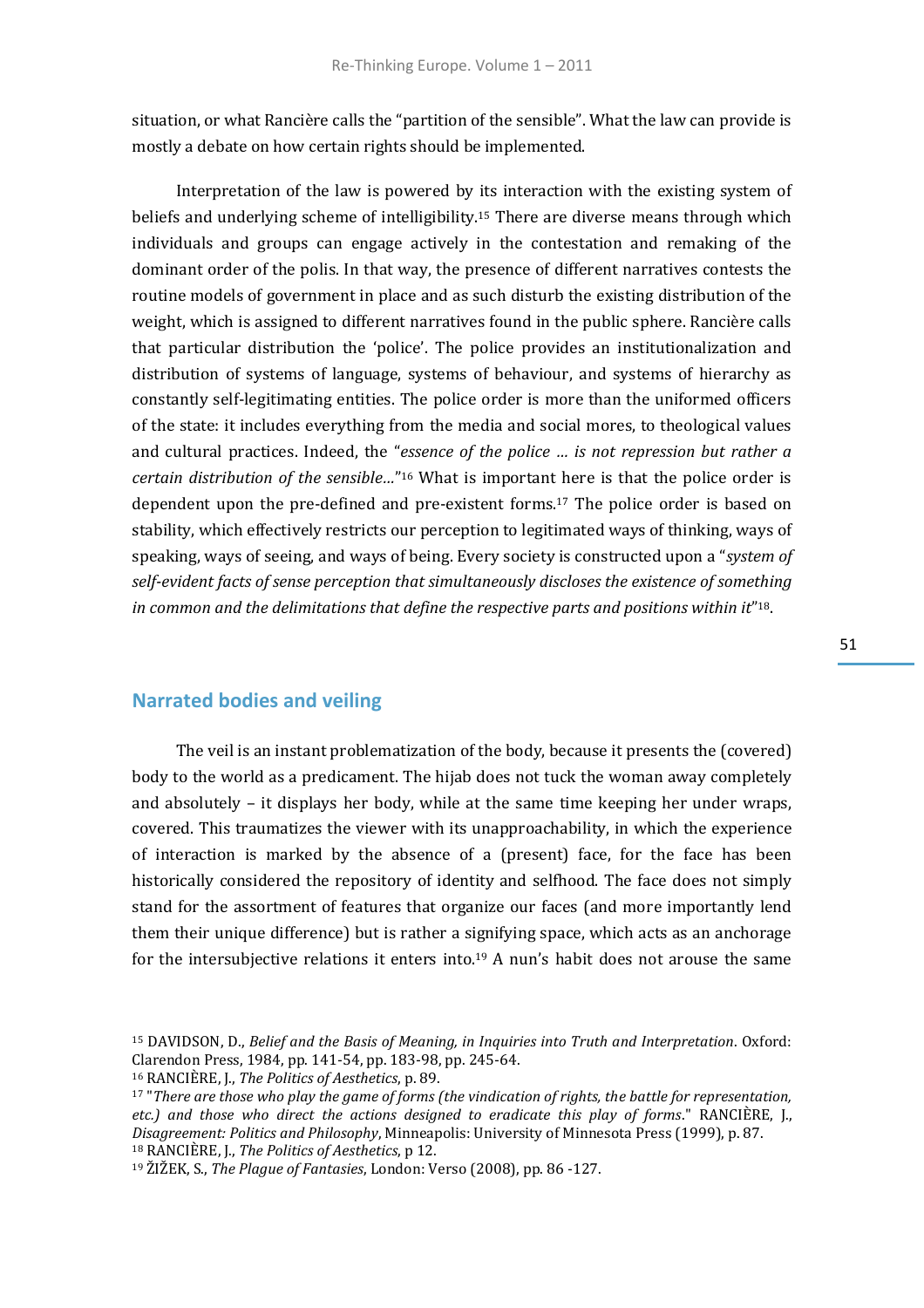kind of anxiety because it has the one meaning which is accessible to our imaginary horizons, its meaning has been settled. Roland Barthes explains that, "*the wearing of an item of clothing is fundamentally an act of meaning that goes beyond modesty, ornamentation and protection. It is an act of signification and therefore a profoundly social act right at the very dialectic of society*".<sup>20</sup> Dress and fashion are considered the ultimate expression of modern freedom and yet this particular piece of dress – the veil - is forbidden, "*it is precisely the normative connections that are, in the final instance, the vehicle of meaning. Dress is essentially part of the axiological order*" <sup>21</sup> The notion of signification is quite central to any social/religious/cultural interpretation of hijab. Gail Lewis argues that in the European context, the immigrant woman symbolizes the archetypal non-European subjectivity that threatens the imaginary of Europe and its compactness.<sup>22</sup> This is an important factor in the reception of the presence of the veil, particularly against the backdrop of the recent development in Europe in which the presence of visibly non-European woman (non-white/non-Western/non-Judeo-Christian) imposes itself upon the prevalent symbolic imaginary and thus disrupting the existing order of things.<sup>23</sup>

Humans make personal and social meanings and identities by constructing stories that allow for the plurality of elements to gain some form.<sup>24</sup> And as such, the nature and content of such story making is not arbitrary. Rather, it relies on the structures of narrative (in place) to which individuals are exposed and the way in which individuals make meaning of the social and political through the construction of such stories. "*Selfunderstanding is an interpretation; interpretation of the self, in turn, finds in the narrative, among other signs and symbols, a privileged form of mediation; the latter borrows from history as well as from fiction, making a life story a fictional history or, if one prefers, a historical fiction, interweaving the historiographic style of biographies with the novelistic style of autobiographies.*" <sup>25</sup> Identity forged, established and expressed via narratives thus occupies a middle ground between neutral description and ethical prescription.<sup>26</sup> The complaining veiled woman is not merely the one who tells the story, or merely the one about whom the story is told, but she "*appears both as a reader and the writer*" of her life.<sup>27</sup> Thus, the individual is the interpreter and the interpreted, as well as the recipient of the relevant interpretations. Human rights are also always a politics of fantasy - like religion,

- <sup>25</sup> RICOEUR, P., *Oneself as Another*, The University of Chicago Press: Chicago 1992, p. 114.
- <sup>26</sup> Ibidem, pp. 114-115, pp. 152-168.

<sup>20</sup> BARTHES, R., *The Language of Fashion*. Translated by Andy Stafford. Edited by Andy Stafford and Michael Carter. Berg/Power Publications, 2006, p. 97.

<sup>21</sup> Ibidem p. 7.

<sup>22</sup> LEWIS, G., Imaginaries of Europe, Technologies of Gender, Economies of Power, *European Journal of Women's Studies*, 13(2), Spring (2006), pp. 87-102.

<sup>23</sup> Ibidem.

<sup>24</sup> BRUNER, J., *Making Stories: Law, Literature, Life*, Harvard University Press 1990.

<sup>27</sup> RICOEUR, P., *Time and Narrative III*. The University of Chicago Press: Chicago 1987, p. 246.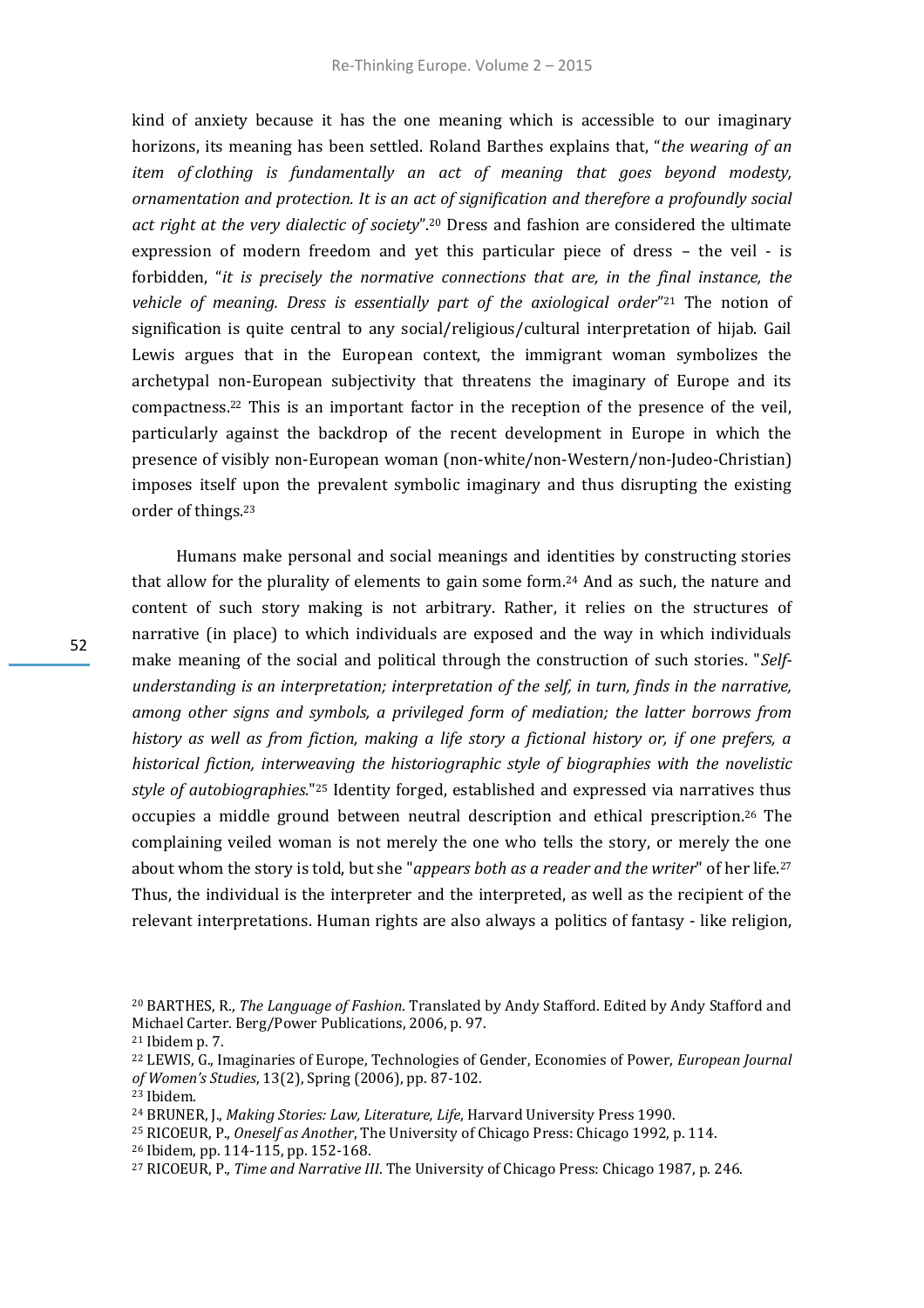'*the assumptions that determine our political regulations [are] illusions*'.<sup>28</sup> So human rights also and always dwell in the realm of fantasy, of the imaginary. The next question concerns the precise role of narratives (such as human rights) vis-à-vis audience. Is the role of human rights to interpret the problems societies face and facilitate a ready-made recipe? Or is the concept of human rights, rather, an incentive, something that activizes the polis and is therefore promoting concrete social change?

#### **Normalising Fictions**

Social life is storied; stories or narratives are crucial to that process. The networks through which social life is storied are constituted through stories and action in relation to times, the selves and the settings. Some narratives of course carry more weight than others; Butler<sup>29</sup> refers to these dominant narratives as 'normalising fictions'. Such stories actively shape (and are in turn shaped by) particular understandings of the world, which are prevalent in the polis and as such are prioritised over other stories, when it comes to the creation of self-identity. Thus privileging of certain perspectives defines realities for some people, constructs identities and affects the way people enter the public sphere and are perceived by others<sup>30</sup>.

There is a marked tendency in the discussions about the role of the veil, the emerging identities and narratives to fetishize the law, as the ultimate answer to the received predicament. All kinds of public figures and academics love these 'cases' and those 'rights' since they lend structure, meaning and sense of identity. The result of this enthusiasm is that we tend to discuss the 'cases' rather than the totality of the issue at hand. The great advantage of the law and human rights law in particular reduce the complex social issues into a human rights dispute in which the right to X is discussed. Human rights and the Strasbourg system represent a widely accepted narrative about Europe and its values. Such reference to values which are predominantly accepted as universally valid, even though they represent only a particular historical experience and normative discourse nonetheless allow for the ambivalent, shifting, contextual reality of contemporary Europe to take shape which fits within the dominant narrative. Human rights law instantly invokes (human) 'rights', which are treated as a consistent representation of universally valid rights, rather than as a set of contested norms, which to a large extent represent the than dominant narrative. Human rights cases bring with them the tendency to reduce the multitude of the case into a seemingly clear statement of a (moral) issue, with a tendency to ignore the complexities - since the law has a tendency to

<sup>28</sup> FREUD, S., *The Future of An Illusion* (1927), Volume xxi, p. 34.

<sup>29</sup> BUTLER, J., *Gender trouble*. New York: Routledge, 1990.

<sup>30</sup> WARNER, M., *Publics and Counterpublics*, New York: Zone Books, 2002, pp. 121-22.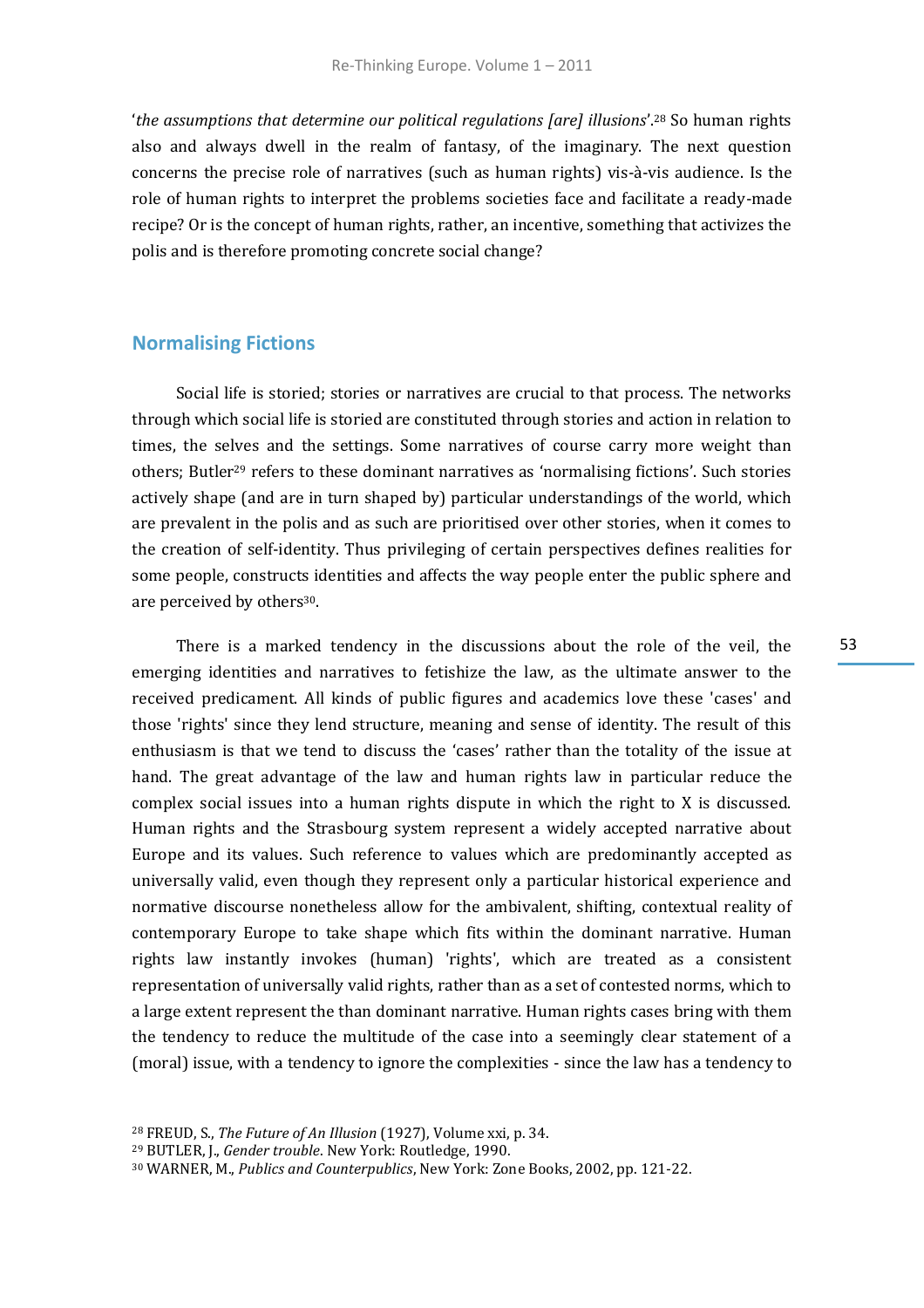subsume the world within its limited remit and not vice versa. Paradoxically, human rights allow for justifying the status quo in Europe against the backdrop of interests, positions, needs, all grounded in a plurality of legitimate perspectives, because they are commonly perceived as universally valid and transcending precisely these particular elements – they express important part of our identity.

To give an example, the 'case', which is subject to a court decision, is not the same as the topic of the minaret prohibition in the Swiss constitutional amendment referendum. To understand such disputes we need to understand the specific political, regulatory, or judicial procedures, the politics therein, the regulatory schemes around it, the actors involved, the discourses and the governance arrangements. Human rights law thus reduces the presence of the veil in the public domain to an abstract narrative of "key facts" and "the law" applicable thereto. The facts of the case are already the filtered version, which lawyers and judges construct. Suddenly there is only the case of the one particular veil, translated into the language of the liberal paradigm of human rights as mostly negative entitlements, saturated by Euro-centric identity which privileges certain expression of subjectivity over others. Conflicts in human or fundamental constitutional rights are always also sites of struggle, not just a statement of conflicting principles or rights.

The relationship between the visible presence of the veil and the dominant narratives in the public sphere is necessarily concerned with what Rancière calls the *distribution of the sensible* and is defined by the "*delimitation of … the visible and the invisible …*" <sup>31</sup> The word "sensible" relates to what is seen but also to what is enabled; it refers to the actions or expressions a society finds acceptable – it encompasses a wide array of modes of operation. It effectively distributes "*ways of being and ways of doing, ways of feeling and ways of thinking, with nothing left over*" <sup>32</sup> "*by performing an imitation of politics in negating it.*" 33

Rancière reminds the reader, that the dynamics that propel the workings of democracy necessarily "*revolves around what is seen*".<sup>34</sup> The act of veiling is for all to see – it disorders sedimented appearances and makes some things appear different from the way they appeared before. Whereas Rancière's police defines the polis as unified and whole, the emergence of the veil and the symbolic message it carries, contests the very notion of the prevalent definition of the community. These emerging narratives than in turn engage the paradigm in place and engage it on many different levels - thinking, speaking, and acting. And it is precisely their difference, presented in the public sphere,

<sup>31</sup> RANCIÈRE, J., *Disagreement: Politics And Philosophy*, p. 13.

<sup>32</sup> Ibidem, p. 68.

<sup>33</sup> Ibidem, p. 65.

<sup>34</sup> Ibidem, p. 13.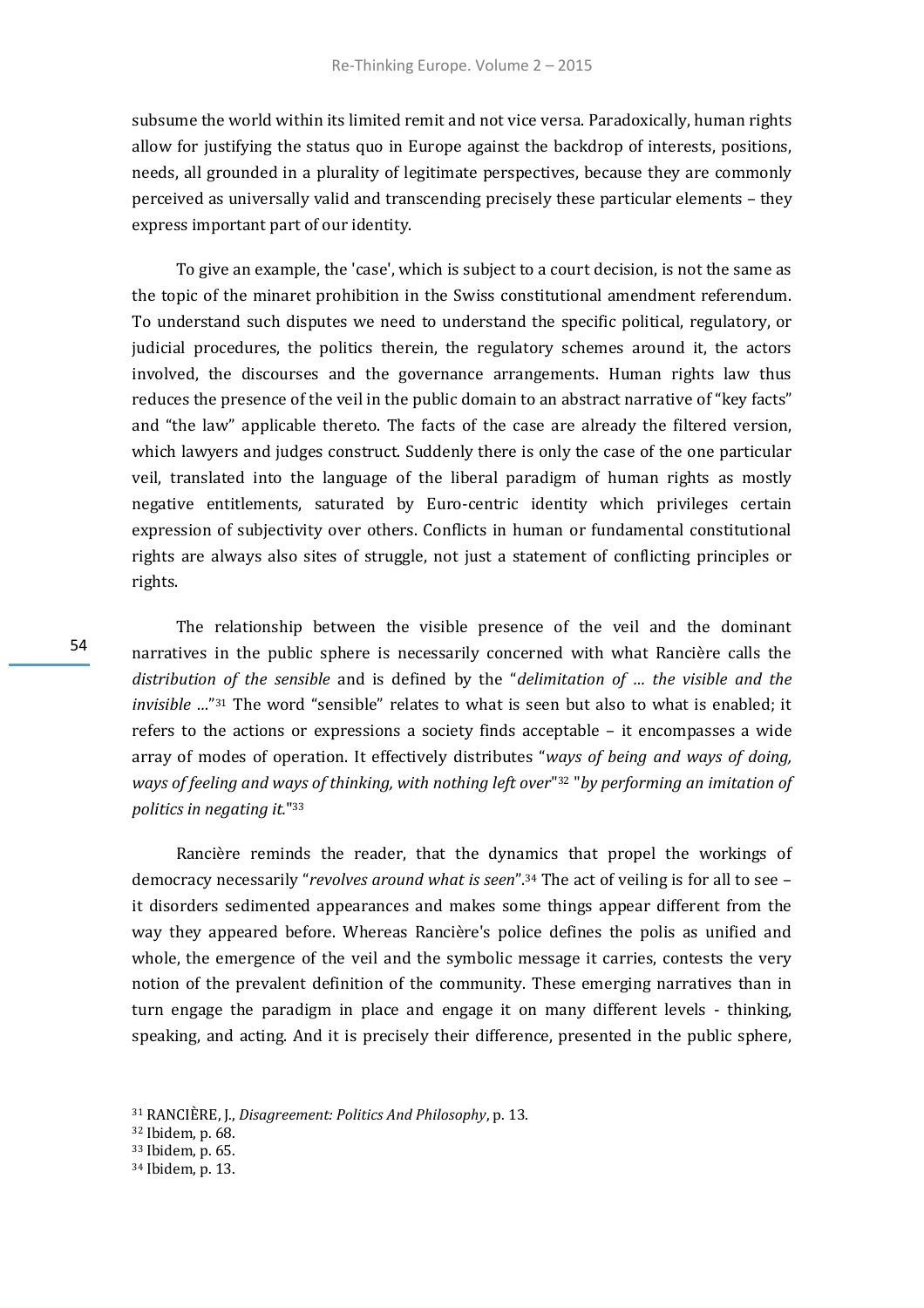which verifies them as equal subjects and helps to reconfigure the existing social coordinates.<sup>35</sup>

The visible presence of the veil can than be, with Rancière, captured as a process of subjectification: when those occluded from the political community constitute themselves as equal subjects and in turn disarticulate and reconfigure the dominant narrative.<sup>36</sup> To better understand this, it is perhaps a good idea to step back a little and consult one the most influential intellectual aspiration of Rancière - Arendt's notion of plurality and its correspondence with action. Arendt explains, "*Plurality is the condition of human action because we are all the same, that is, human, in such a way that nobody is ever the same as anyone else who ever lived, lives, or will live*."<sup>37</sup> And further, Arendt says: "*Human plurality, the basic condition of both action and speech, has the twofold character of equality and distinction*."<sup>38</sup> We are all equal but distinct as well. Arendt shows that the need for speech and action to be understood and communicated with others as one of the basic foundational elements of the "human condition".

## **Conclusion: Unexpected Meaning**

Doctrinal answers to conflicts around the issue of the Islamic veil differ less on the level of the law and more on the level of whether and what kind of socio-cultural aspects are employed in the concrete legal decision. Much of the controversy surrounding the veil is the result of how the image of the veil gets interpreted in the public domain. The veil, as a polysemic sign, often elicits strong reactions for a variety of reasons, largely depending on the individual or group doing the interpretation. Jacques Lacan, in his famous essay, "*The Agency of the Letter in the Unconscious or Reason since Freud*,"<sup>39</sup> demonstrates how symbols with conventional meaning can be transformed, in order to further precisely the societal consequences it has come to signify in the first place. To demonstrate this, Lacan shows how public (Western) bathrooms always have two doors, one with a silhouette of a woman, and the other with that of a man. The original denotative significance of the male and female shapes was originally designed to designate which sex should use which toilet. However, Lacan expounds on the meaning of these signs to show how they have over time been expanded to include a larger societal meaning. Effectively, these signs become larger

<sup>35</sup> ''*politics exists because those who have no right to be counted as speaking beings make themselves of some account, setting up a community by the fact of placing in common a wrong that is nothing more than this confrontation, the contradiction of two worlds in a single world: the world where they are and the world where they are not*'' in *Disagreement: Politics and Philosophy*, p. 27.

<sup>36</sup> RANCIÈRE, J., *Hatred of Democracy*, London: Verso, 2006, p. 13.

<sup>37</sup> ARENDT, H., *The Human Condition.* Chicago: University of Chicago Press, 1958, p. 8.

<sup>38</sup> Ibidem, p. 175.

<sup>39</sup> LACAN, J., *The Agency of the Letter in the Unconscious or Reason since Freud*, in: LACAN, J., *Ecrits: A Selection*, W.W. Norton & Co., New York 1977, p. 150.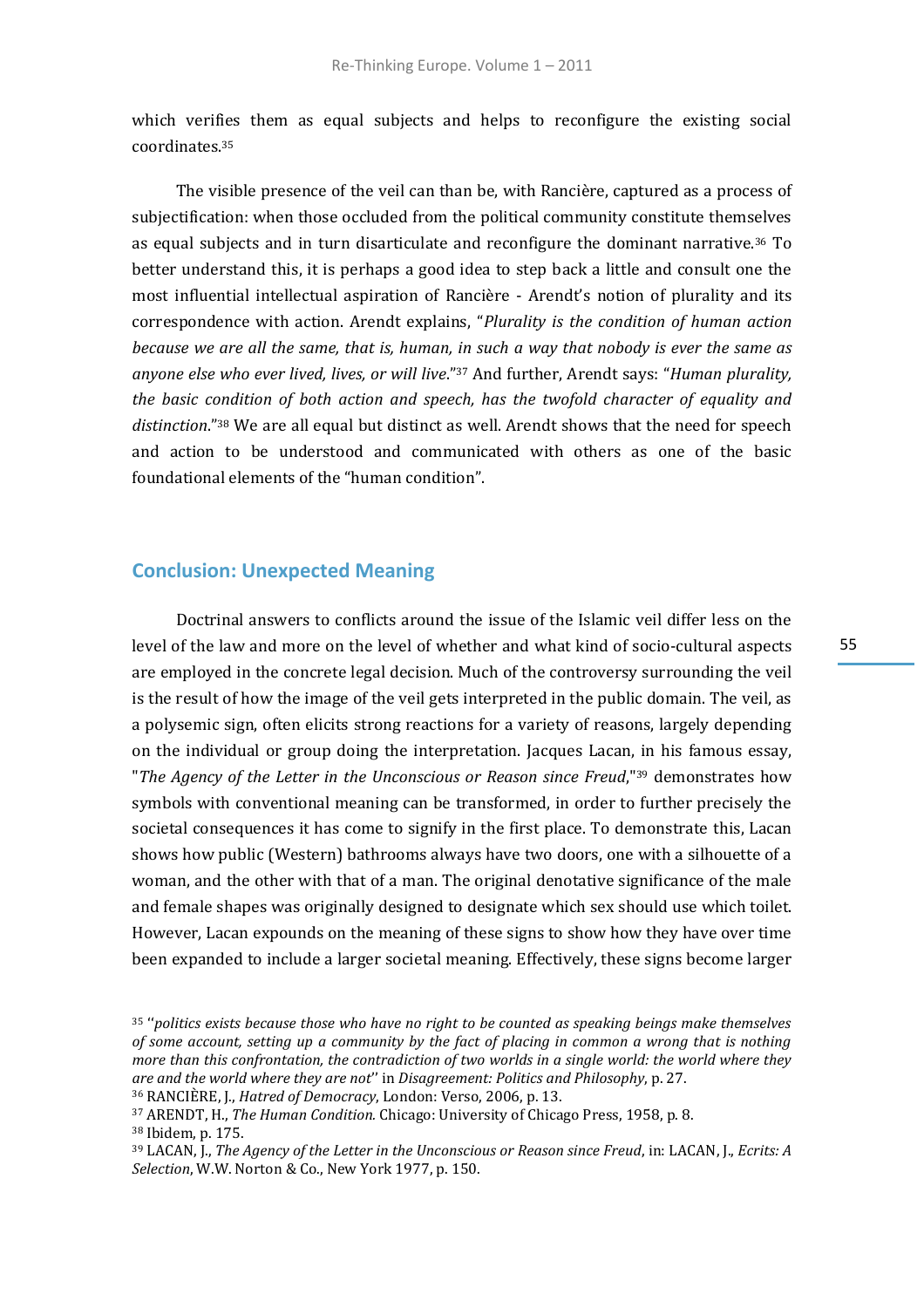than their original denotative meaning, which (only) assigned each sex different public restroom. Such "foundational" gesture later evolved to include the representativeness of culture and gender. <sup>40</sup>

Regulation of veiling thus plays an important symbolic role in defining dominant identities. In a number of rulings on the issue of the veil, the European Court of Human Rights has allowed that their appearance and visibility might legitimately be restricted by member states. What is distinctive is that out of so many of the fundamental elements which enter the question of the presence of the veil in public (discourse) the process of adjudication revolved primarily around the topic of the regulation of women, gender, sexuality and the family. Women and their bodies have become the crucial symbolic moment in constructing group identity not only of the so called immigrant minorities but also of the dominant modes of perception and (self-) identification which can use this in order to further the dominance of their values.<sup>41</sup> This in turn invites a defensive response to the increasing pressures of assimilation and secularization, leading the communities of newcomers to define their collective identity in uncompromising terms that portray any "unorthodox" interpretation of the tradition threatening the very survival of the identity of such group. Under such conditions, the veil becomes a contribution in communicating and establishing a group's "culture" and a symbol of group´s integrity. It is crucial to understand this dynamic in order to better comprehend the pressures that are imposed on women within such minority cultures. Images of gender, sexuality, and the family frequently become symbols of such groups' "authentic" cultural identity.

The Woman has once again become the paramount symbol articulating the social and political tensions. Women legal status figures as a pivotal concern, serving as a political axe to execute competing power rivalries. The bans are one example among many of the struggles between social and political forces seeking to transform (or preserve) the balance (or imbalance) of power. Interestingly, the construction of "us" and "them", the struggle over identity, is in these cases linked to the struggle over gender identity. $42$ Suddenly gender roles demarcate the line between "them" and "us" – and the veil: The dominant narrative constructs the modern, gender-egalitarian "us" against the premodern, sexist and patriarchal "them". On the other hand, the Muslim minority cultures in Western Europe construct the "us" using the veil against the "decadent" "them". From this perspective how the national courts as well as the European Court of Human rights were not deciding primarily about the empowerment of women and securing gender equality. It seems that the decisions were designed to make a clear distinction in the dispute about

<sup>40</sup> Ibid., p. 151.

<sup>41</sup> SHACHAR, A., *Multicultural Jurisdictions: Cultural Differences and Women's Rights*, Cambridge University Press (2001), pp. 45-62

<sup>42</sup> BENHABIB, S., "Borders, Boundaries, and Citizenship"*, Political Science and Politics*, Vol. 38, No. 4 (Oct., 2005), pp. 673-677.